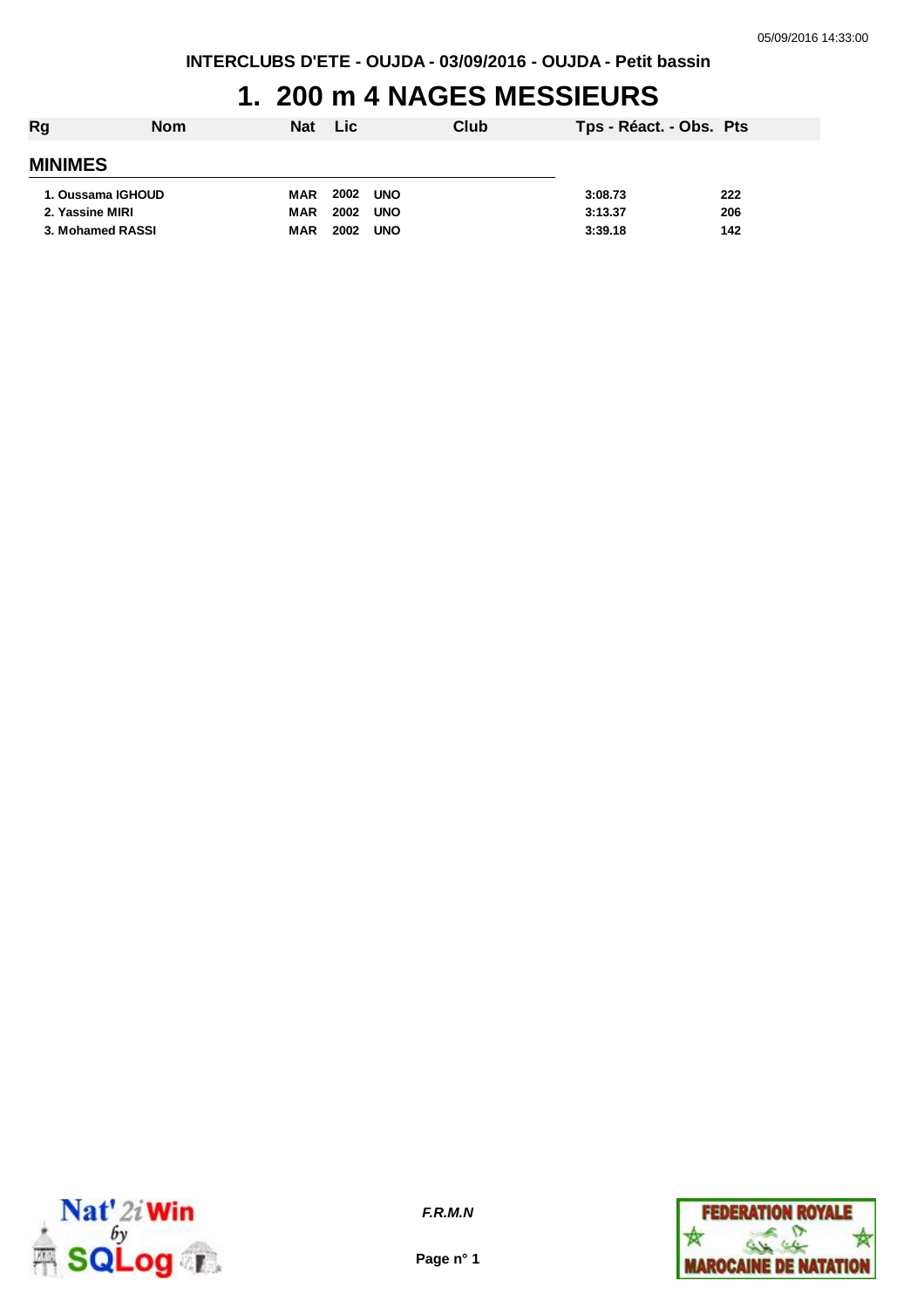**INTERCLUBS D'ETE - OUJDA - 03/09/2016 - OUJDA - Petit bassin**

# **2. 100 m DOS DAMES**

| Rg                     | <b>Nom</b> | <b>Nat</b> | Lic  |     | Club | Tps - Réact. - Obs. Pts |  |
|------------------------|------------|------------|------|-----|------|-------------------------|--|
| <b>MINIMES</b>         |            |            |      |     |      |                         |  |
| <b>NC. Basma QOTIA</b> |            | <b>MAR</b> | 2001 | CAT |      | Dsg VI                  |  |



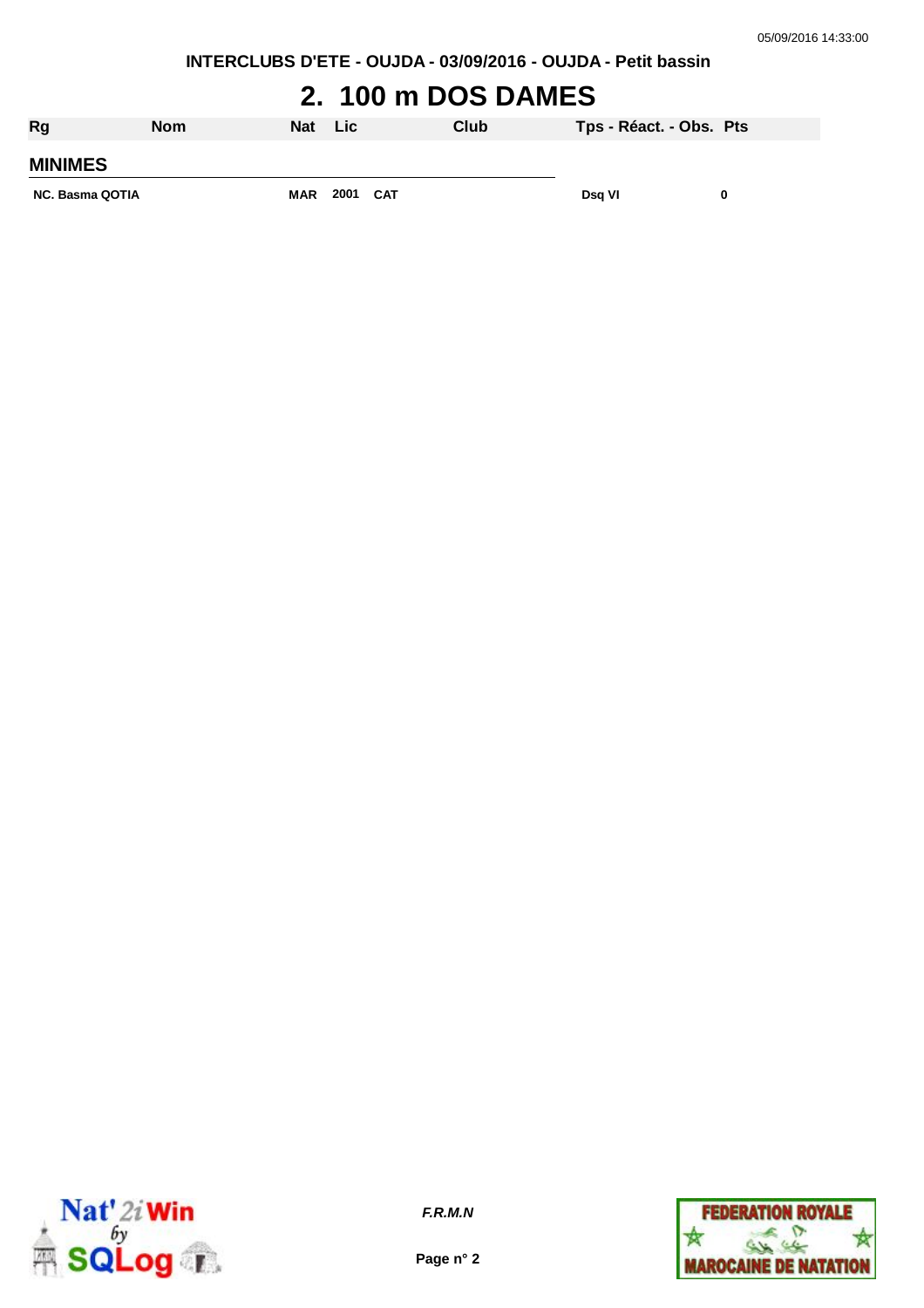**INTERCLUBS D'ETE - OUJDA - 03/09/2016 - OUJDA - Petit bassin**

# **3. 100 m DOS MESSIEURS**

| Rg                          | <b>Nom</b> | Nat        | Lic. |     | Club | Tps - Réact. - Obs. Pts |  |
|-----------------------------|------------|------------|------|-----|------|-------------------------|--|
| <b>MINIMES</b>              |            |            |      |     |      |                         |  |
| NC. Mohammed Aymane MESKINE |            | <b>MAR</b> | 2002 | ACK |      | Frf n.d.                |  |



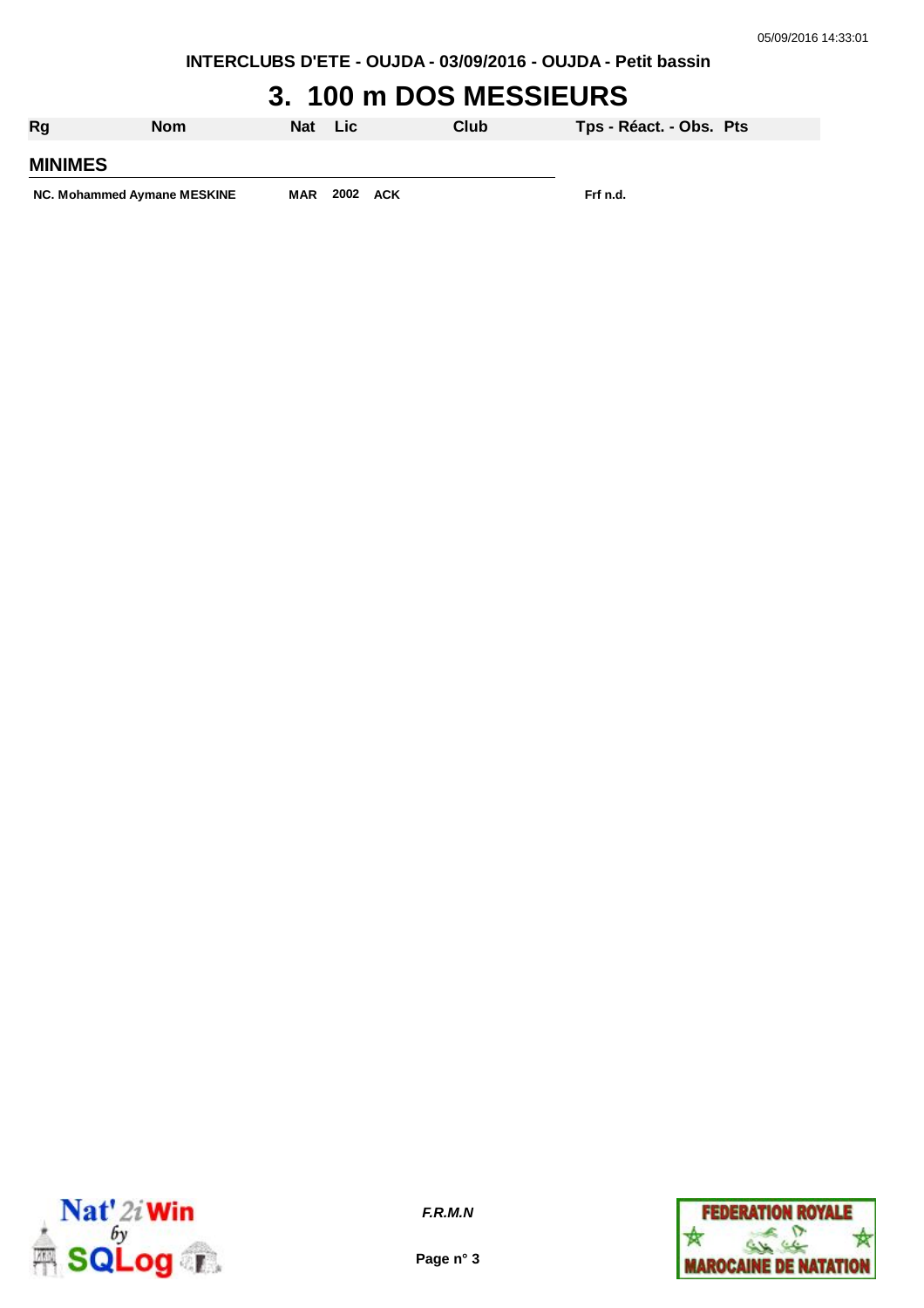#### **4. 50 m BRASSE DAMES**

| Rg              | <b>Nom</b> | <b>Nat</b> | ⊟Lic I   |     | Club | Tps - Réact. - Obs. Pts |     |
|-----------------|------------|------------|----------|-----|------|-------------------------|-----|
| <b>MINIMES</b>  |            |            |          |     |      |                         |     |
| 1. Hiba BENAZZI |            | <b>MAR</b> | 2002 UNO |     |      | 46.73                   | 260 |
| 2. Basma QOTIA  |            | <b>MAR</b> | 2001     | CAT |      | 47.00                   | 256 |



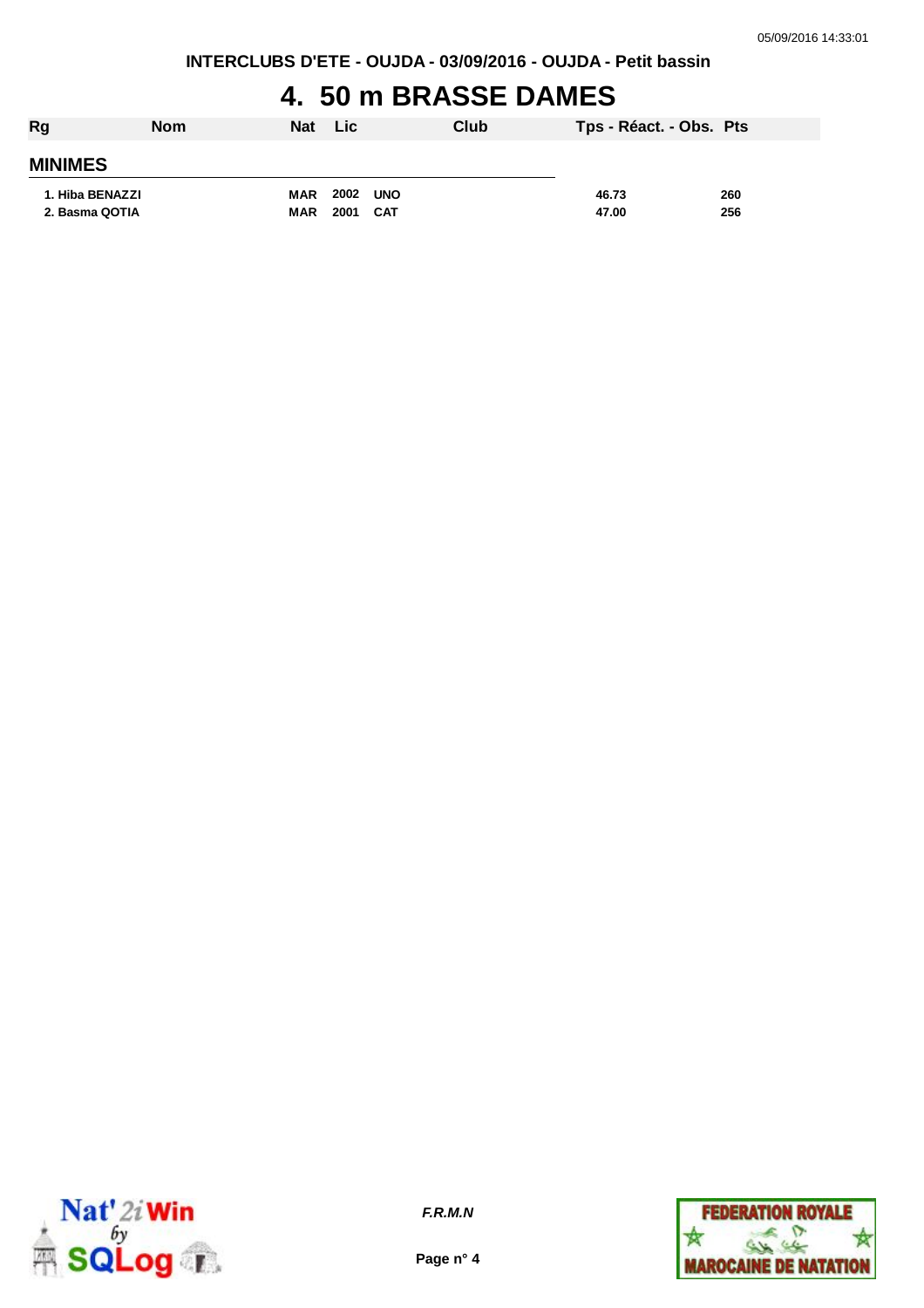# **5. 50 m BRASSE MESSIEURS**

| Rg                            | <b>Nom</b> | Nat        | <b>Lic</b> |            | Club | Tps - Réact. - Obs. Pts |       |
|-------------------------------|------------|------------|------------|------------|------|-------------------------|-------|
|                               |            |            |            |            |      |                         |       |
| <b>JUNIORS</b>                |            |            |            |            |      |                         |       |
| <b>NC. El Mehdi MIMOUNI</b>   |            | <b>MAR</b> | 1998       | <b>UNO</b> |      | Frf n.d.                |       |
| <b>CADETS</b>                 |            |            |            |            |      |                         |       |
| <b>NC. Zaid KARROUK BAAYL</b> |            | <b>MAR</b> | 1999       | <b>ACK</b> |      | Frf n.d.                |       |
| <b>NC. Bakr ES SEDDIQI</b>    |            | <b>MAR</b> | 2000       | <b>UNO</b> |      | Frf n.d.                |       |
| NC. Abdessamad NASSIRI        |            | <b>MAR</b> | 1999       | <b>UNO</b> |      | Frf n.d.                |       |
| <b>MINIMES</b>                |            |            |            |            |      |                         |       |
| 1. Othman RASSI               |            | <b>MAR</b> | 2002       | <b>UNO</b> |      | 55.28                   | $112$ |
| 2. Abderrahman RASSI          |            | MAR        | 2002       | <b>UNO</b> |      | 1:00.24                 | 86    |
| NC. Mohammed Aymane MESKINE   |            | <b>MAR</b> | 2002       | <b>ACK</b> |      | Frf n.d.                |       |
| <b>NC. Chadi BEN QASSEM</b>   |            | <b>MAR</b> | 2002       | <b>CAT</b> |      | Frf n.d.                |       |
| <b>NC. Islam SAFI</b>         |            | <b>MAR</b> | 2002       | <b>CAT</b> |      | Frf n.d.                |       |
| NC. Mohammed Amine BELHADRI   |            | MAR        | 2001       | <b>UNO</b> |      | Frf n.d.                |       |



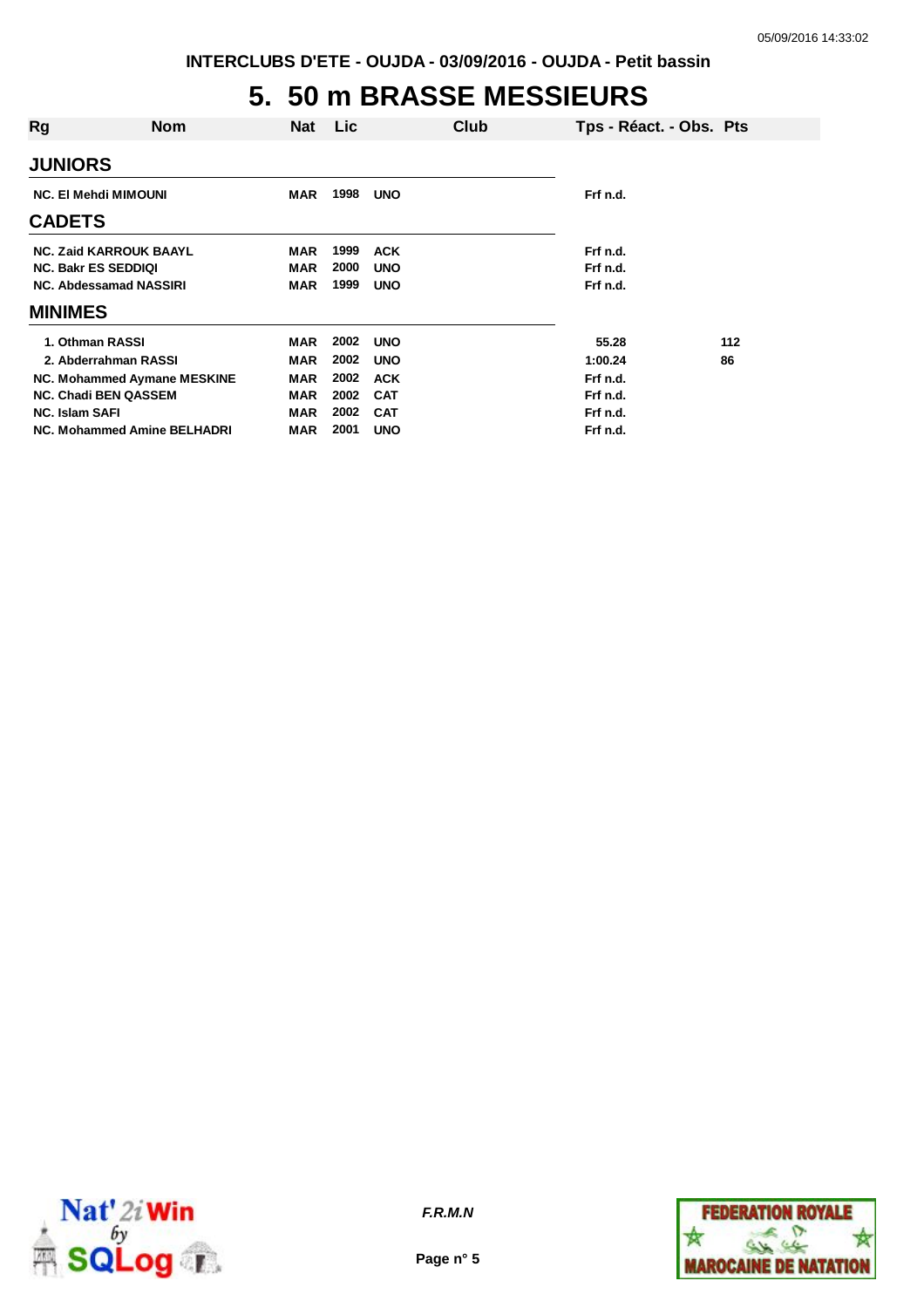### **6. 100 m PAPILLON MESSIEURS**

| Rg                            | <b>Nom</b> | Nat        | <b>Lic</b> |            | Club | Tps - Réact. - Obs. Pts |     |
|-------------------------------|------------|------------|------------|------------|------|-------------------------|-----|
| <b>SENIORS</b>                |            |            |            |            |      |                         |     |
| 1. Otmane BENAMAR             |            | <b>MAR</b> | 1992 SNF   |            |      | 1:03.40                 | 485 |
| <b>CADETS</b>                 |            |            |            |            |      |                         |     |
| <b>NC. Zaid KARROUK BAAYL</b> |            | <b>MAR</b> | 1999       | <b>ACK</b> |      | Frf n.d.                |     |



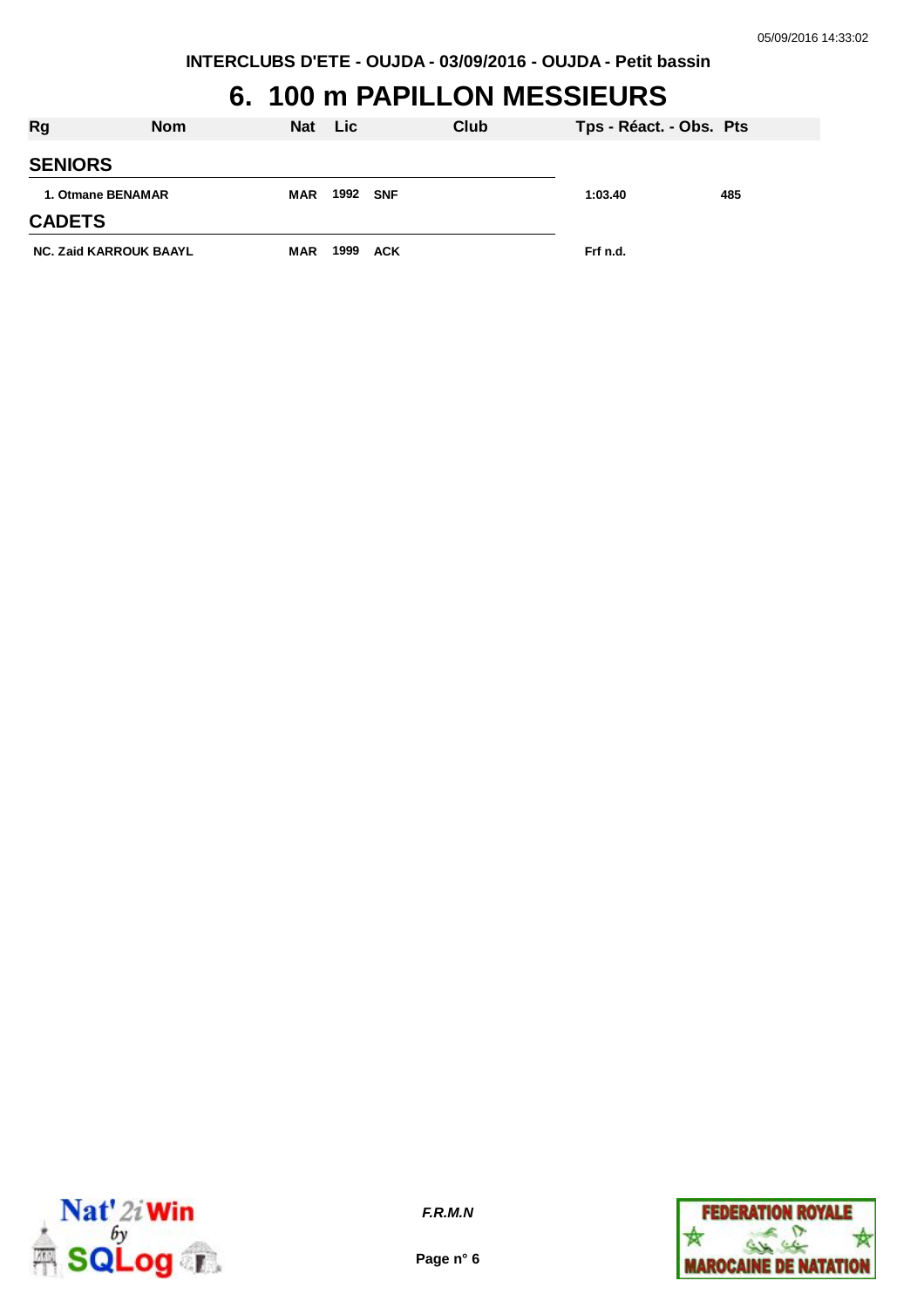#### **7. 100 m NAGE LIBRE MESSIEURS**

| Rg                  | Nom                           | Nat        | <b>Lic</b> | Club       | Tps - Réact. - Obs. Pts |     |
|---------------------|-------------------------------|------------|------------|------------|-------------------------|-----|
| <b>JUNIORS</b>      |                               |            |            |            |                         |     |
| 1. El Mehdi MIMOUNI |                               | MAR        | 1998       | <b>UNO</b> | 1:05.69                 | 364 |
| <b>CADETS</b>       |                               |            |            |            |                         |     |
|                     | 1. Ahmed SABOUNI              | MAR        | 2000       | <b>UNO</b> | 1:13.66                 | 258 |
|                     | 2. Abdessamad NASSIRI         | <b>MAR</b> | 1999       | <b>UNO</b> | 1:14.54                 | 249 |
|                     | <b>NC. Zaid KARROUK BAAYL</b> | <b>MAR</b> | 1999       | <b>ACK</b> | Frf n.d.                |     |
| <b>MINIMES</b>      |                               |            |            |            |                         |     |
|                     | 1. Youssef MBASSO             | <b>MAR</b> | 2002       | <b>UNO</b> | 1:19.22                 | 207 |
|                     | 2. Oussama HOUMMAN            | <b>MAR</b> | 2002       | <b>UNO</b> | 1:27.25                 | 155 |
|                     | <b>3. Omar BAKHTAOUI</b>      | <b>MAR</b> | 2002       | <b>UNO</b> | 1:31.44                 | 135 |
|                     | NC. Mohammed Aymane MESKINE   | <b>MAR</b> | 2002       | <b>ACK</b> | Frf n.d.                |     |
|                     | <b>NC. Chadi BEN QASSEM</b>   | MAR        | 2002       | <b>CAT</b> | Frf n.d.                |     |



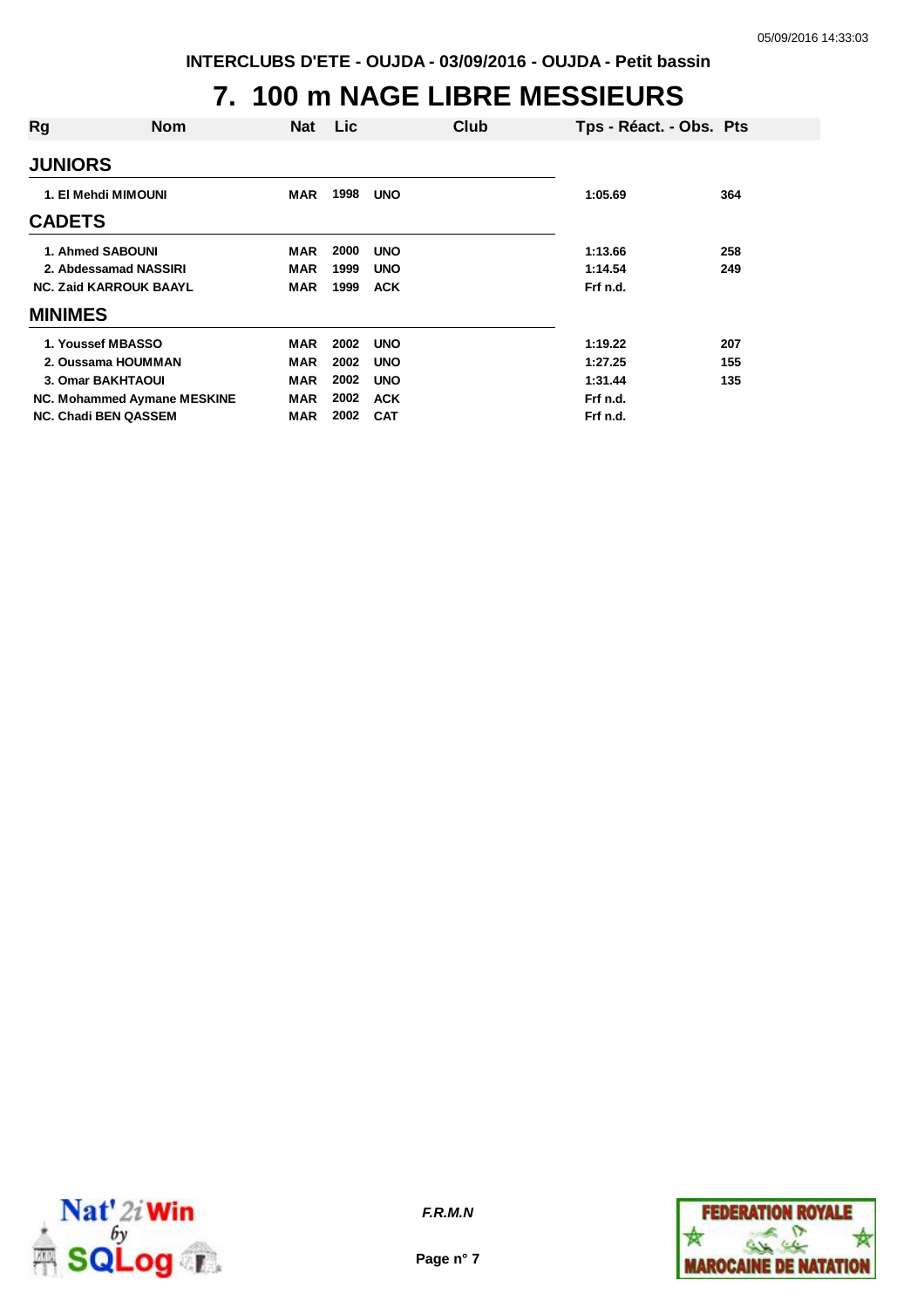#### **8. 100 m NAGE LIBRE DAMES**

| <b>Rg</b>              | <b>Nom</b> | <b>Nat</b> | Lic      | Club | Tps - Réact. - Obs. Pts |   |
|------------------------|------------|------------|----------|------|-------------------------|---|
| <b>MINIMES</b>         |            |            |          |      |                         |   |
| <b>NC. Basma QOTIA</b> |            | <b>MAR</b> | 2001 CAT |      | Abandon                 | 0 |



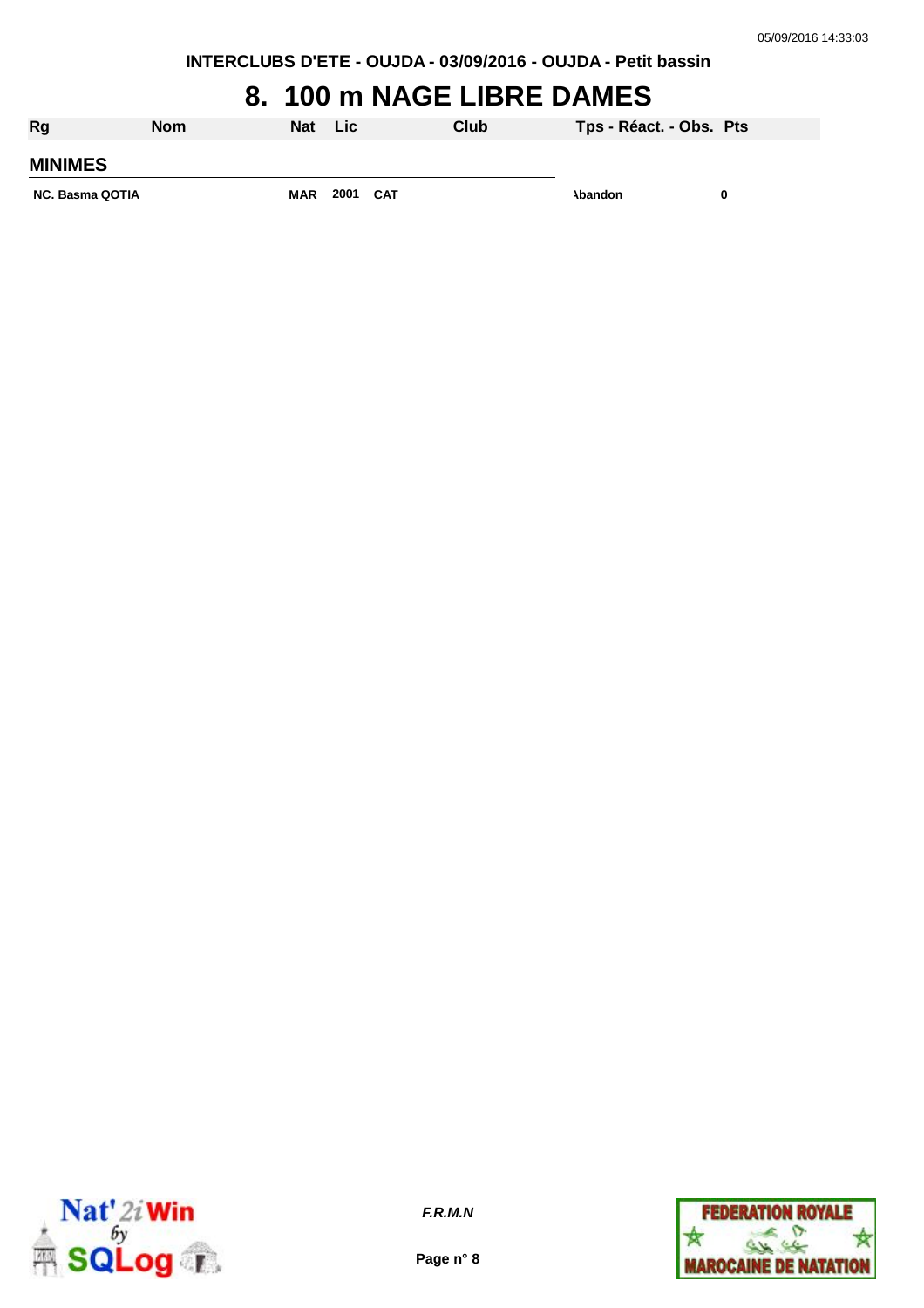# **9. 50 m DOS MESSIEURS**

|                             | <b>Nat</b> | <b>Lic</b> |            | Club | Tps - Réact. - Obs. Pts |     |
|-----------------------------|------------|------------|------------|------|-------------------------|-----|
|                             |            |            |            |      |                         |     |
| 1. Otmane BENAMAR           | <b>MAR</b> | 1992       | <b>SNF</b> |      | 34.48                   | 339 |
|                             |            |            |            |      |                         |     |
| 1. Ahmed SABOUNI            | <b>MAR</b> | 2000       | <b>UNO</b> |      | 42.91                   | 175 |
| <b>NC. Bakr ES SEDDIQI</b>  | <b>MAR</b> | 2000       | <b>UNO</b> |      | Frf n.d.                |     |
|                             |            |            |            |      |                         |     |
| 1. Youssef MBASSO           | <b>MAR</b> | 2002       | <b>UNO</b> |      | 43.31                   | 171 |
| 2. Oussama HOUMMAN          | <b>MAR</b> | 2002       | <b>UNO</b> |      | 46.67                   | 136 |
| 3. Othman RASSI             | <b>MAR</b> | 2002       | <b>UNO</b> |      | 48.22                   | 123 |
| <b>4. Omar BAKHTAOUI</b>    | <b>MAR</b> | 2002       | <b>UNO</b> |      | 52.39                   | 96  |
| 5. Mohammed Amine BELHADRI  | <b>MAR</b> | 2001       | <b>UNO</b> |      | 56.74                   | 76  |
| 6. Abderrahman RASSI        | <b>MAR</b> | 2002       | <b>UNO</b> |      | 58.40                   | 69  |
| NC. Mohammed Aymane MESKINE | <b>MAR</b> | 2002       | <b>ACK</b> |      | Frf n.d.                |     |
| <b>NC. Mohamed RASSI</b>    | <b>MAR</b> | 2002       | <b>UNO</b> |      | Dsq VI                  | 0   |
|                             | <b>Nom</b> |            |            |      |                         |     |



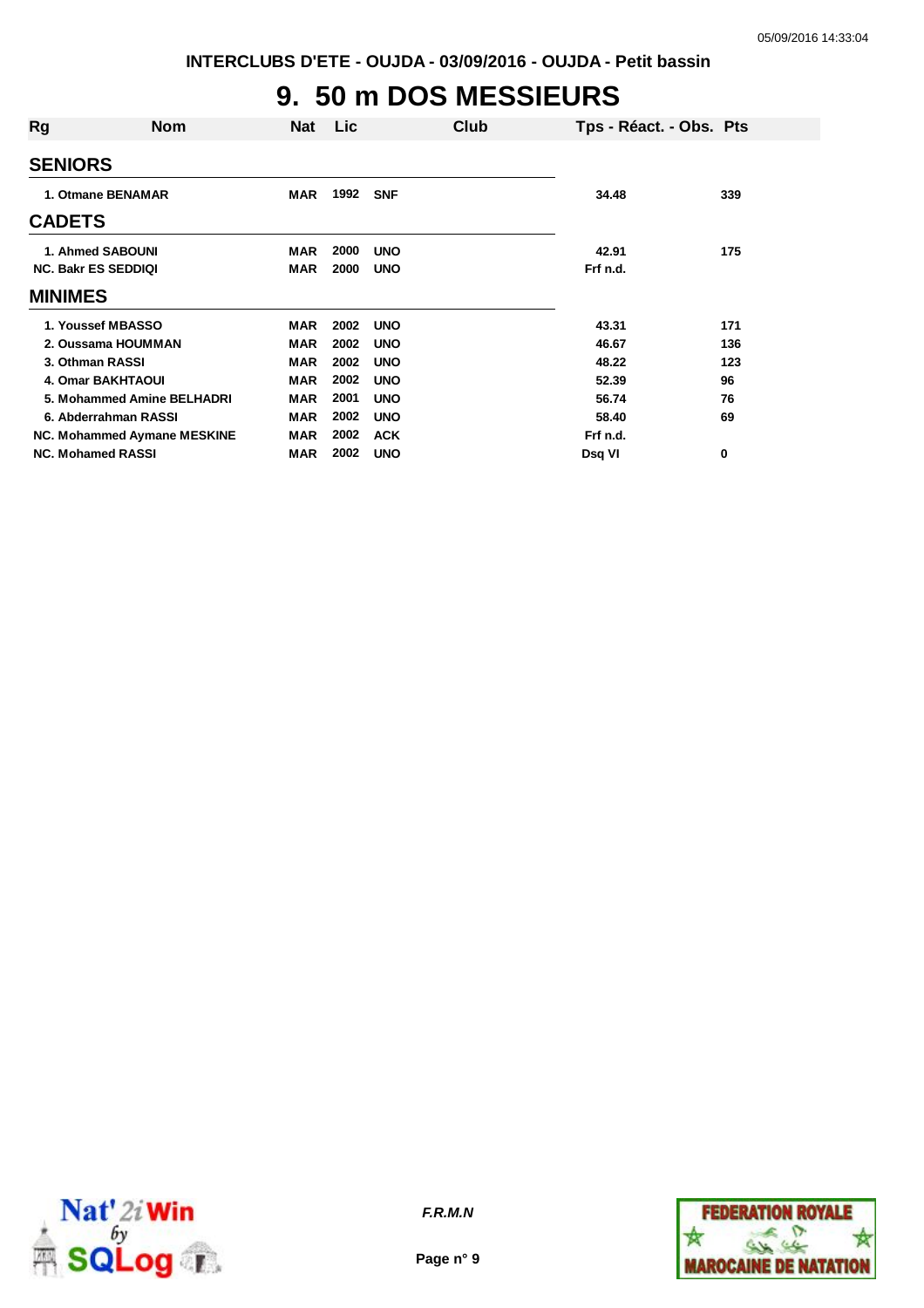**INTERCLUBS D'ETE - OUJDA - 03/09/2016 - OUJDA - Petit bassin**

# **10. 50 m DOS DAMES**

| Rg              | <b>Nom</b> | <b>Nat</b> | Lic  |            | Club | Tps - Réact. - Obs. Pts |     |
|-----------------|------------|------------|------|------------|------|-------------------------|-----|
| <b>MINIMES</b>  |            |            |      |            |      |                         |     |
| 1. Basma QOTIA  |            | <b>MAR</b> | 2001 | <b>CAT</b> |      | 42.79                   | 252 |
| 2. Hiba BENAZZI |            | <b>MAR</b> | 2002 | <b>UNO</b> |      | 50.88                   | 150 |



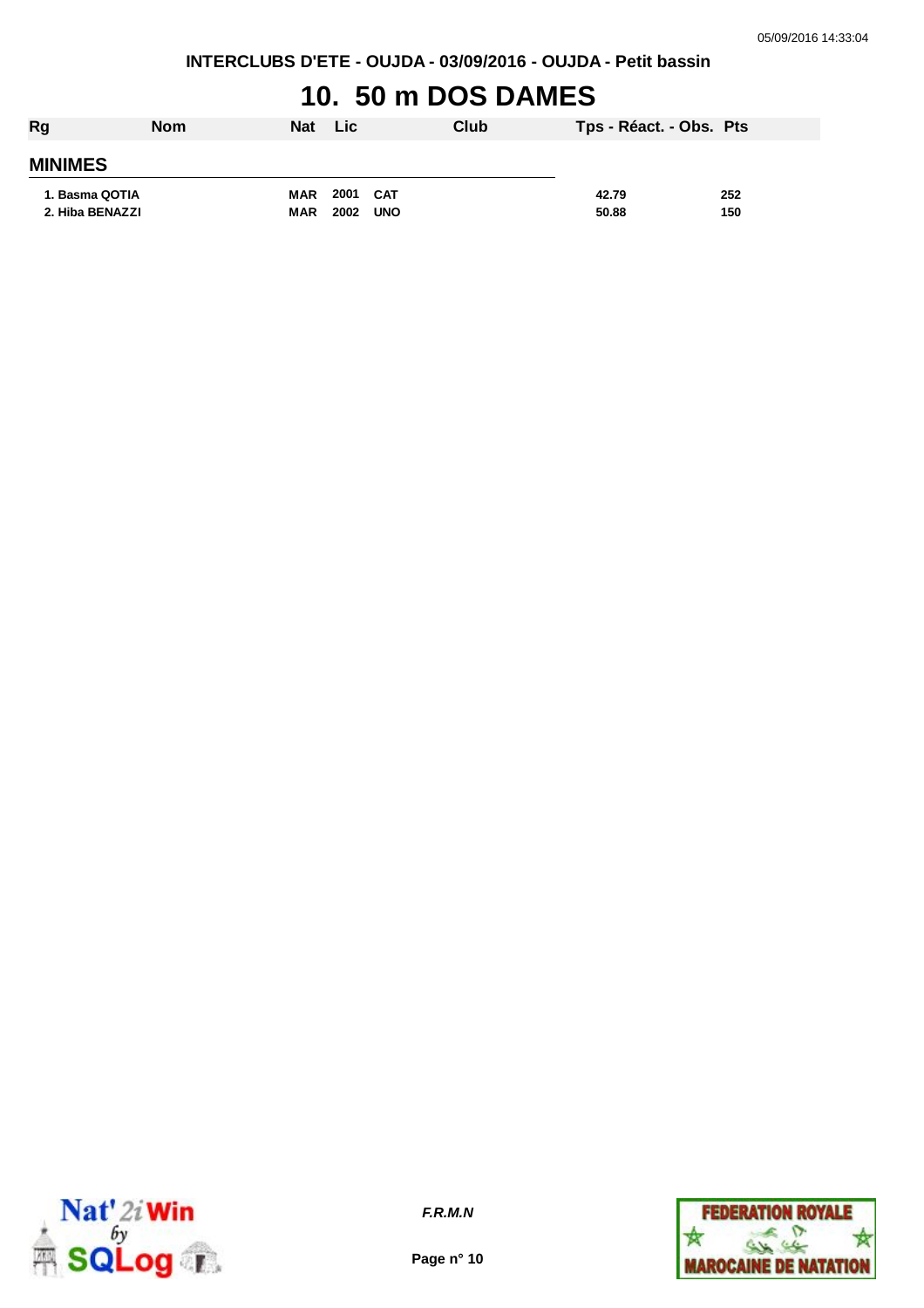### **11. 100 m BRASSE MESSIEURS**

| Rg                            | <b>Nom</b> | Nat Lic    |          | Club | Tps - Réact. - Obs. Pts |
|-------------------------------|------------|------------|----------|------|-------------------------|
| <b>CADETS</b>                 |            |            |          |      |                         |
| <b>NC. Zaid KARROUK BAAYL</b> |            | MAR        | 1999 ACK |      | Frf n.d.                |
| <b>MINIMES</b>                |            |            |          |      |                         |
| <b>NC. Islam SAFI</b>         |            | <b>MAR</b> | 2002 CAT |      | Frf n.d.                |